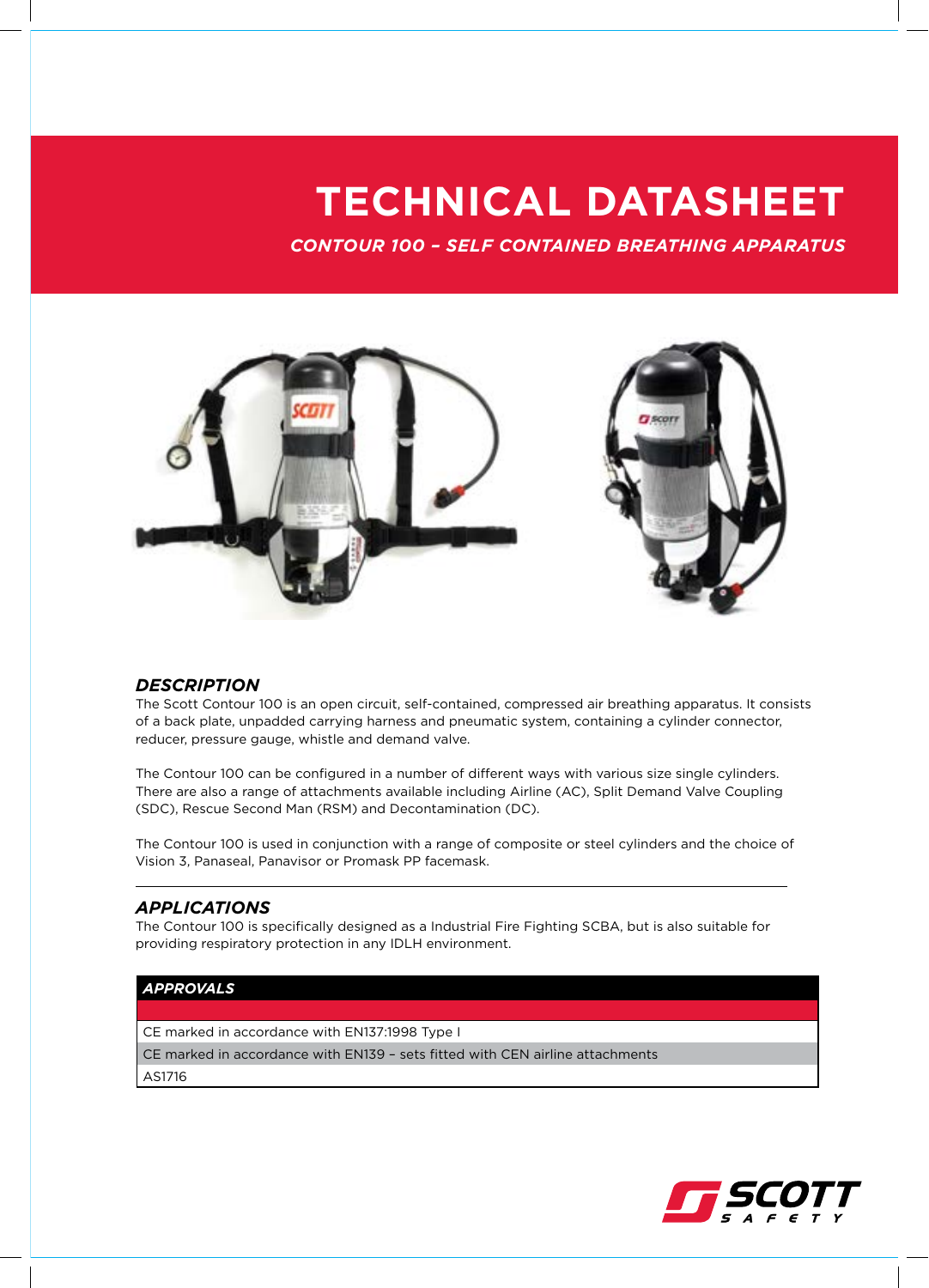# **TECHNICAL DATASHEET**

### *MATERIALS*

| <b>Pressure Reducing Valve</b> | <b>Nickel Plated Brass</b>                                             |
|--------------------------------|------------------------------------------------------------------------|
| Rust Tube (Sabre Cyls)         | <b>Brass</b>                                                           |
| <b>Reducing Valve Seat</b>     | Polyamide (Nylon)                                                      |
| O-Rings                        | Nitrile, Silicone, EPDM                                                |
| <b>Reducing Valve Springs</b>  | <b>Stainless Steel</b>                                                 |
| <b>HP Pressure Gauge</b>       | Stainless Steel, Polycarbonate Lens                                    |
| <b>HP Pressure Gauge Cover</b> | Neoprene                                                               |
| MP Air Supply Hose Fittings    | <b>Nickel Plated Brass</b>                                             |
| Facemask                       | Neoprene, Silicone or Procomp                                          |
| Facemask Visor                 | Polycarbonate                                                          |
| MP Air Supply Hose             | Chlorinated Polyethylene, fabric braid reinforcement,<br>Nitrile liner |
| <b>HP Air Hose</b>             | PTCFE liner, stainless steel braiding, Estane sleeve                   |
| Valve Handwheel (Sabre Cyls)   | <b>Glass filled Polyamide</b>                                          |
| Harness                        | Intrinsically flame retardant 50% Kevlar blend                         |
| Backplate                      | Glass & Carbon filled Nylon composite                                  |
| <b>Backpad</b>                 | Flame retardant polyamide and closed cell Polyeth-<br>ylene foam       |
| <b>Cylinder Band</b>           | 100% Kevlar                                                            |
| <b>Strap Buckles</b>           | <b>Stainless Steel, Brass</b>                                          |
| Cylinder                       | Steel or Composite                                                     |
| Cylinder Valve                 | <b>Nickel Plated Brass</b>                                             |
| <b>Demand Valve Casing</b>     | Glass filled Polyacetal and Polyamide                                  |

### *MAINTENANCE/CLEANING/SERVICING*

N.B. - Cleaning should only be carried out as specified in the user instructions. Maintenance and servicing must only be performed by trained personnel following the procedures in the Service and Maintenance manual.